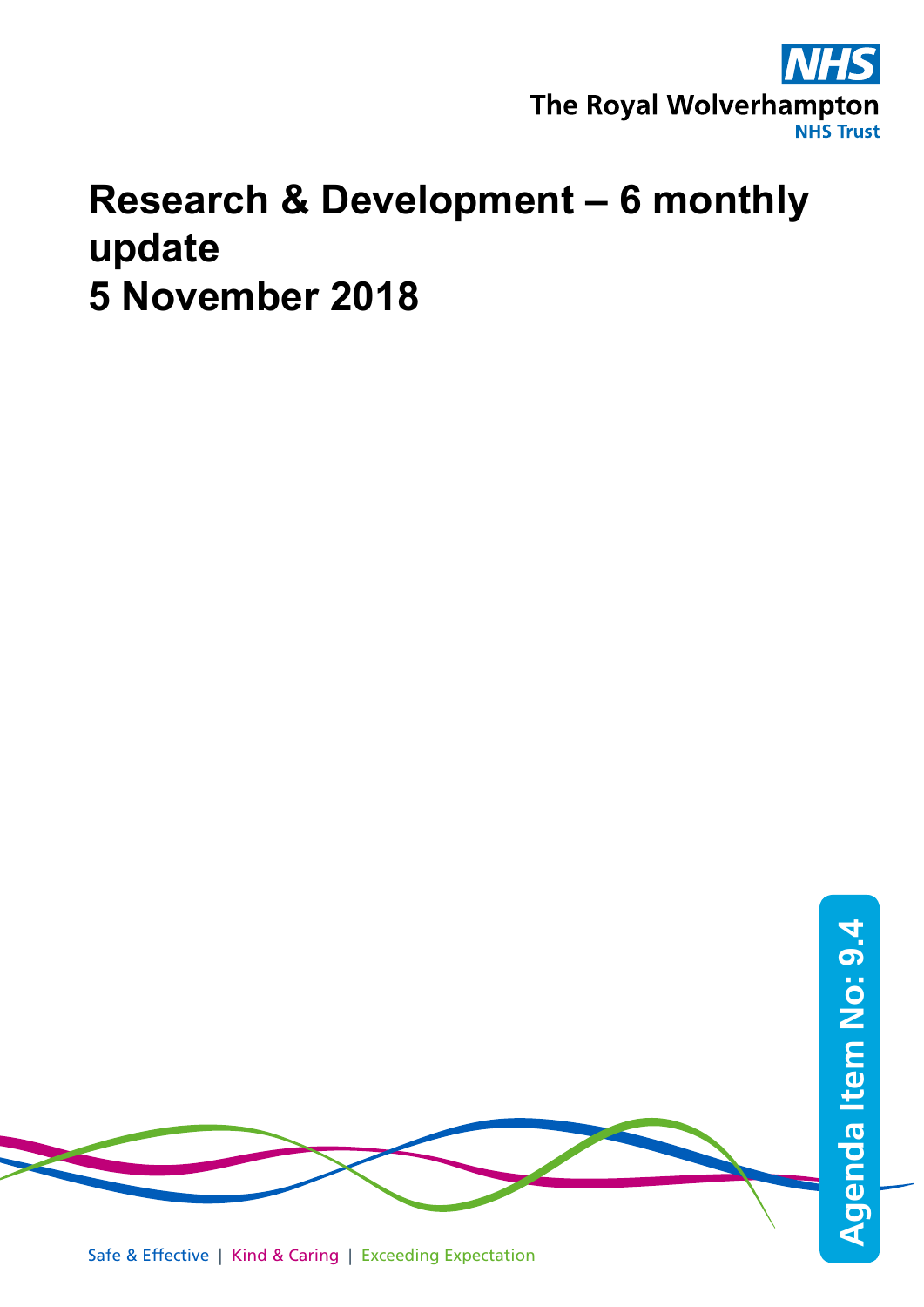The Royal Wolverhampton MHS



**NHS Trust** 

| <b>Trust Board Report</b>                                      |                                                                                                                                                                                                                                                                                                                                                                                                                                                                                                                                                                                                                                                                                                                                                                                                                                                                                                                                                                                                                                                                                                                                                                                                                                                                                                                                                                                                                                             |  |  |  |  |  |  |
|----------------------------------------------------------------|---------------------------------------------------------------------------------------------------------------------------------------------------------------------------------------------------------------------------------------------------------------------------------------------------------------------------------------------------------------------------------------------------------------------------------------------------------------------------------------------------------------------------------------------------------------------------------------------------------------------------------------------------------------------------------------------------------------------------------------------------------------------------------------------------------------------------------------------------------------------------------------------------------------------------------------------------------------------------------------------------------------------------------------------------------------------------------------------------------------------------------------------------------------------------------------------------------------------------------------------------------------------------------------------------------------------------------------------------------------------------------------------------------------------------------------------|--|--|--|--|--|--|
| <b>Meeting Date:</b>                                           | 5 <sup>th</sup> November 2018                                                                                                                                                                                                                                                                                                                                                                                                                                                                                                                                                                                                                                                                                                                                                                                                                                                                                                                                                                                                                                                                                                                                                                                                                                                                                                                                                                                                               |  |  |  |  |  |  |
| Title:                                                         | Research & Development - 6 monthly update.                                                                                                                                                                                                                                                                                                                                                                                                                                                                                                                                                                                                                                                                                                                                                                                                                                                                                                                                                                                                                                                                                                                                                                                                                                                                                                                                                                                                  |  |  |  |  |  |  |
| <b>Executive</b><br><b>Summary:</b>                            | This report reflects R&D performance from April 2018 up to end September<br>2018.<br>Key achievements:<br>A total of 1353 participants have been recruited into research studies<br>$\bullet$<br>across the Trust to date in 18/19.<br>1321 participants were recruited into Portfolio studies*. This is 41%<br>$\bullet$<br>against the annual target set by the CRNWM (3202). 83% against pro<br>rate target.<br>The R&D Directorate continues to provide alternatives to existing patient<br>$\bullet$<br>care, treatment and choice.<br>Research activity across a broad range of clinical specialties – not reliant<br>$\bullet$<br>on one study for recruitment.<br>Feedback from research participants confirms that they value the<br>$\bullet$<br>opportunity to take part in research and that they feel supported and<br>cared for when doing so.<br>Continued high ratings from external study monitors.<br>٠<br>CRN: West Midlands core funding of £1,034,070 allocated – no<br>$\bullet$<br>underspend reported.<br>The Directorate continues to manage delivery of research in spite of a<br>$\bullet$<br>large reduction in core funding, necessitating ongoing skill mix review<br>and a restructuring of the department. This will threaten research<br>capability in the future<br>*Based on data uploaded to EDGE CPMS as at 15/10/18<br>This report was submitted to the TMC meeting on 26 <sup>th</sup> October 2018. |  |  |  |  |  |  |
| <b>Action</b><br><b>Requested:</b>                             | Receive and note performance report.                                                                                                                                                                                                                                                                                                                                                                                                                                                                                                                                                                                                                                                                                                                                                                                                                                                                                                                                                                                                                                                                                                                                                                                                                                                                                                                                                                                                        |  |  |  |  |  |  |
| For the attention<br>of the Board                              |                                                                                                                                                                                                                                                                                                                                                                                                                                                                                                                                                                                                                                                                                                                                                                                                                                                                                                                                                                                                                                                                                                                                                                                                                                                                                                                                                                                                                                             |  |  |  |  |  |  |
| <b>Assure</b><br><b>Author + Contact</b>                       | This report summarises the performance of the Trust against the NIHR<br>$\bullet$<br>High Level Indicators for research delivery for Quarters 1&2 2018/19.<br>The report also includes updates with regards to Finance, Governance<br>$\bullet$<br>and Patient and Public Involvement activity within R&D.                                                                                                                                                                                                                                                                                                                                                                                                                                                                                                                                                                                                                                                                                                                                                                                                                                                                                                                                                                                                                                                                                                                                  |  |  |  |  |  |  |
| Details:                                                       | Email jamescotton@nhs.net<br>Tel 01902 307999 extn.4218<br>Prof. James Cotton, R&D Director.                                                                                                                                                                                                                                                                                                                                                                                                                                                                                                                                                                                                                                                                                                                                                                                                                                                                                                                                                                                                                                                                                                                                                                                                                                                                                                                                                |  |  |  |  |  |  |
| <b>Links to Trust</b><br><b>Strategic</b><br><b>Objectives</b> | 1. Create a culture of compassion, safety and quality<br>2. Proactively seek opportunities to develop our services<br>3. To have an effective and well integrated local health and care system that<br>operates efficiently<br>4. Attract, retain and develop our staff, and improve employee engagement                                                                                                                                                                                                                                                                                                                                                                                                                                                                                                                                                                                                                                                                                                                                                                                                                                                                                                                                                                                                                                                                                                                                    |  |  |  |  |  |  |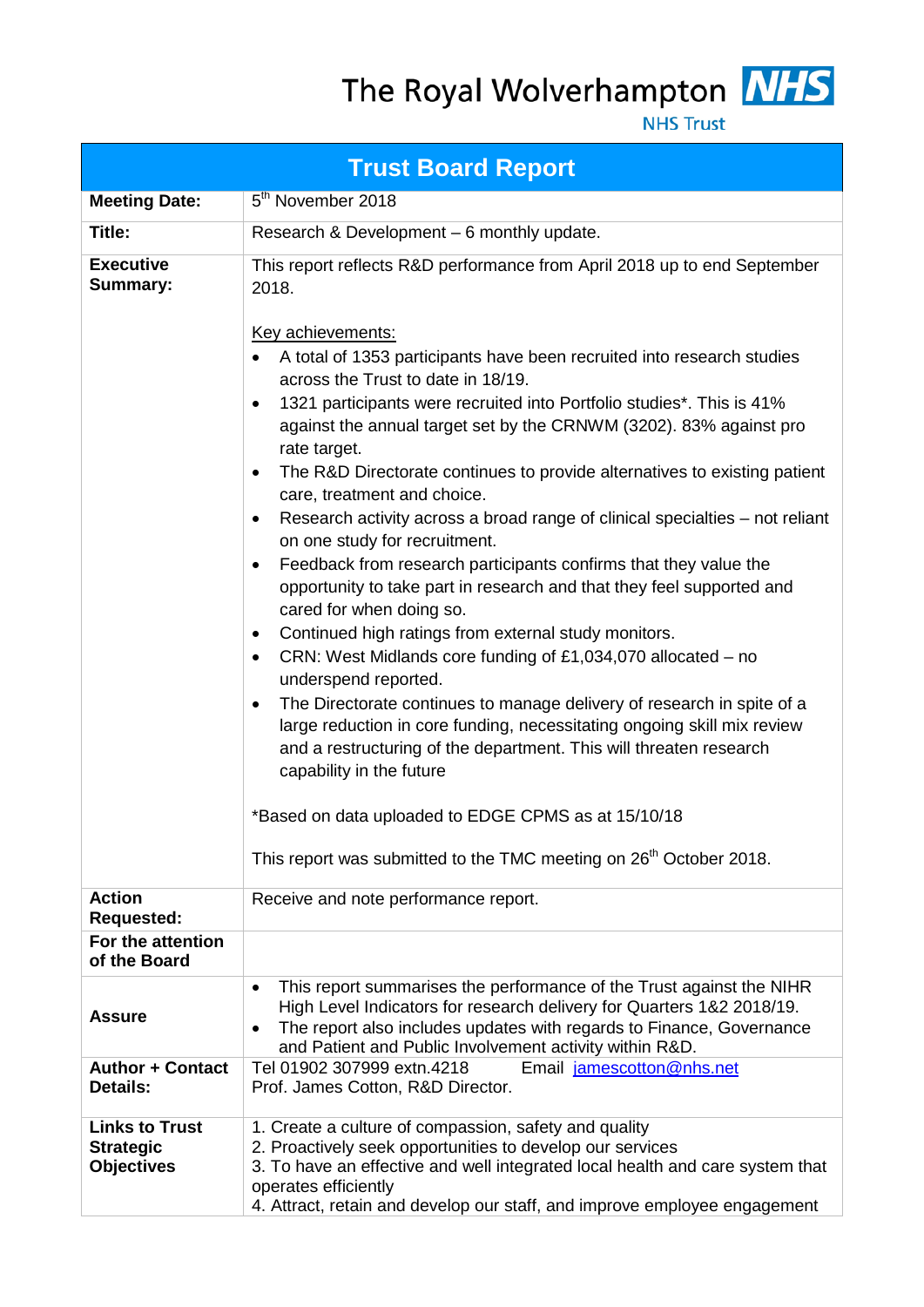|                                                   | 5. Maintain financial health – Appropriate investment to patient services<br>6. Be in the top 25% of all key performance indicators                                                                                                                                                                                                                                                                                                                                                                                                                                                                                                                                                          |  |  |  |  |
|---------------------------------------------------|----------------------------------------------------------------------------------------------------------------------------------------------------------------------------------------------------------------------------------------------------------------------------------------------------------------------------------------------------------------------------------------------------------------------------------------------------------------------------------------------------------------------------------------------------------------------------------------------------------------------------------------------------------------------------------------------|--|--|--|--|
| <b>Resource</b><br><b>Implications:</b>           | None                                                                                                                                                                                                                                                                                                                                                                                                                                                                                                                                                                                                                                                                                         |  |  |  |  |
|                                                   |                                                                                                                                                                                                                                                                                                                                                                                                                                                                                                                                                                                                                                                                                              |  |  |  |  |
| <b>CQC Domains</b>                                | Safe: patients, staff and the public are protected from abuse and avoidable<br>harm.<br><b>Effective:</b> care, treatment and support achieves good outcomes, helping<br>people maintain quality of life and is based on the best available evidence.<br>Caring: staff involve and treat everyone with compassion, kindness, dignity<br>and respect.<br>Responsive: services are organised so that they meet people's needs.<br>Well-led: the leadership, management and governance of the organisation<br>make sure it's providing high-quality care that's based around individual<br>needs, that it encourages learning and innovation, and that it promotes an<br>open and fair culture. |  |  |  |  |
| <b>Equality and</b><br><b>Diversity Impact</b>    | <b>None</b>                                                                                                                                                                                                                                                                                                                                                                                                                                                                                                                                                                                                                                                                                  |  |  |  |  |
| <b>Risks: BAF/TRR</b>                             | n/a                                                                                                                                                                                                                                                                                                                                                                                                                                                                                                                                                                                                                                                                                          |  |  |  |  |
| <b>Public or Private:</b>                         | Public                                                                                                                                                                                                                                                                                                                                                                                                                                                                                                                                                                                                                                                                                       |  |  |  |  |
| <b>Other formal</b><br>bodies involved:           | <b>Trust Management Committee</b>                                                                                                                                                                                                                                                                                                                                                                                                                                                                                                                                                                                                                                                            |  |  |  |  |
| <b>NHS</b><br><b>Constitution:</b>                | In determining this matter, the Board should have regard to the Core<br>principles contained in the Constitution of:<br>Equality of treatment and access to services<br>High standards of excellence and professionalism<br>$\bullet$<br>Service user preferences<br>Cross community working<br><b>Best Value</b><br>$\bullet$<br>Accountability through local influence and scrutiny                                                                                                                                                                                                                                                                                                        |  |  |  |  |
| <b>Report Details</b>                             |                                                                                                                                                                                                                                                                                                                                                                                                                                                                                                                                                                                                                                                                                              |  |  |  |  |
| <b>NIHR CRN WM Performance Targets (RWT)</b><br>1 |                                                                                                                                                                                                                                                                                                                                                                                                                                                                                                                                                                                                                                                                                              |  |  |  |  |

1.1 NIHR High Level Objective (HLO) 1 – Increase the number of participants recruited into NIHR CRN Portfolio studies.

Table (a) provides study recruitment for the Trust into NIHR Portfolio studies during 18/19.

| No. of participants<br>recruited to date<br>2018-19 | % Recruitment against<br>Trust target (3202) | % Recruitment<br>against pro rata<br>target (1601) |  |  |  |
|-----------------------------------------------------|----------------------------------------------|----------------------------------------------------|--|--|--|
| 1321                                                | 41%                                          | 83%                                                |  |  |  |

1.2 NIHR HLO 2 – Increase the proportion of studies recruiting to time and target.

Of the 16 studies that closed during the first 6 months of 2018/19:

(a) 56.3% of commercial studies and

(b) 44.4% of non-commercial studies recruited to time and target.

The target for this indicator is 80%.

1.3 NIHR HLO 3 – Increase the number of commercial contract studies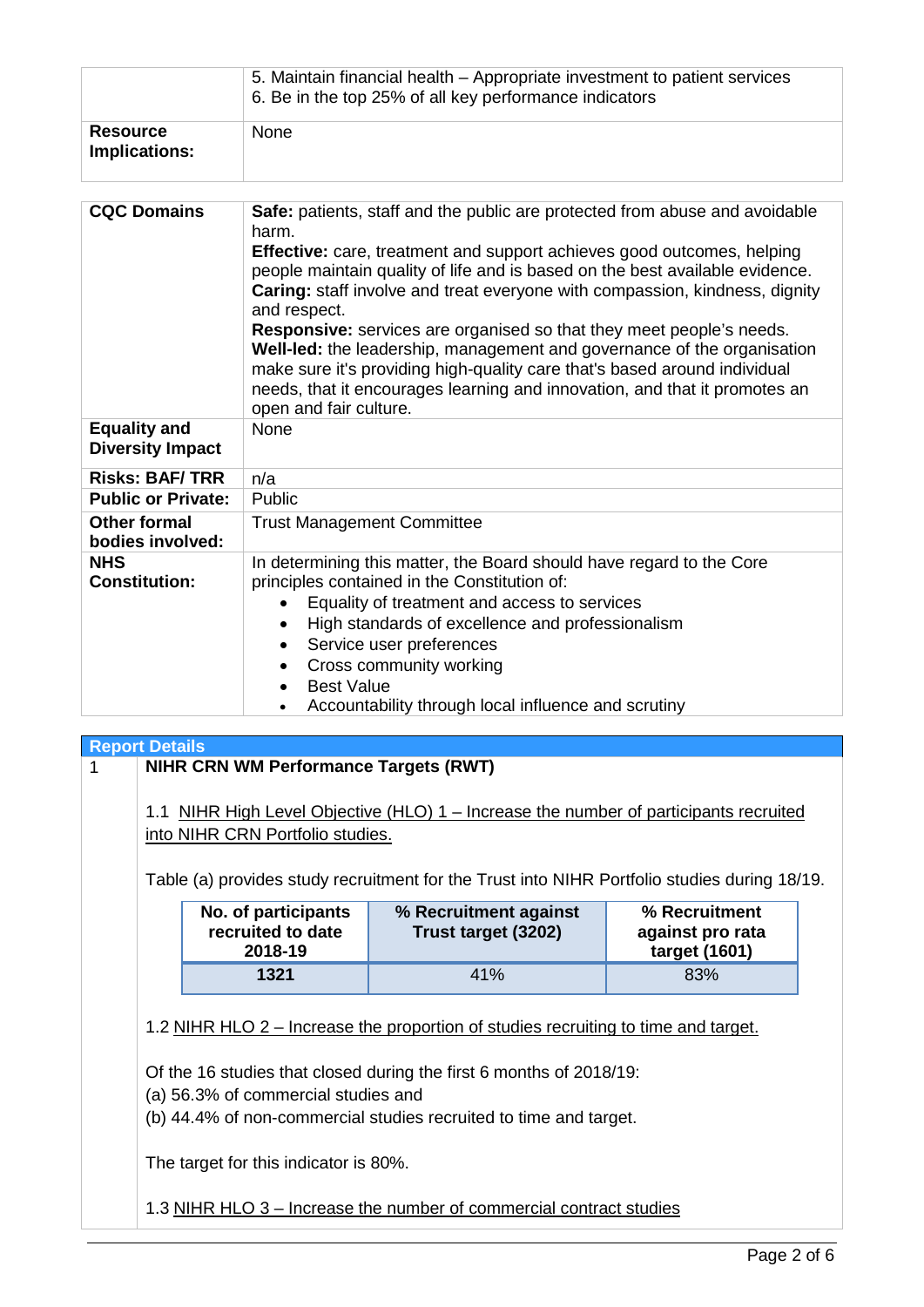|                | 13 new commercial portfolio studies opened at RWT during the first 6 months of 2018/19.                                                                                                   |                                                                                                                                                        |                          |  |  |  |  |  |
|----------------|-------------------------------------------------------------------------------------------------------------------------------------------------------------------------------------------|--------------------------------------------------------------------------------------------------------------------------------------------------------|--------------------------|--|--|--|--|--|
|                | 1.4 NIHR HLO 4 – Proportion of studies achieving set up at site within 40 calendar days                                                                                                   |                                                                                                                                                        |                          |  |  |  |  |  |
|                | 36% of studies were set-up at RWT within 40 days during Qtrs 1&2 2018/19.                                                                                                                 |                                                                                                                                                        |                          |  |  |  |  |  |
|                | The target for this indicator is 80%.                                                                                                                                                     |                                                                                                                                                        |                          |  |  |  |  |  |
|                | 1.5 NIHR HLO 5 – Proportion of studies achieving first participant recruited within 30 days<br>of date site confirmed                                                                     |                                                                                                                                                        |                          |  |  |  |  |  |
|                | Of the 15 new studies opened and recruited into this year to date,<br>(a) 57% of commercial studies and<br>(b) 100% of non-commercial studies recruited first participant within 30 days. |                                                                                                                                                        |                          |  |  |  |  |  |
|                |                                                                                                                                                                                           | The target for this indicator is 80%.                                                                                                                  |                          |  |  |  |  |  |
| $\overline{2}$ |                                                                                                                                                                                           | <b>Overall Research Performance</b>                                                                                                                    |                          |  |  |  |  |  |
|                |                                                                                                                                                                                           | 2.1 Overall research recruitment and activity across the Trust for Qtrs 1&2 2018/19 is<br>given in table (b) below and further detailed in Appendix 1. |                          |  |  |  |  |  |
|                |                                                                                                                                                                                           | Table (b) - All Study Recruitment                                                                                                                      |                          |  |  |  |  |  |
|                |                                                                                                                                                                                           | <b>Study Category</b>                                                                                                                                  | <b>Recruitment 18/19</b> |  |  |  |  |  |
|                |                                                                                                                                                                                           | Portfolio - non-commercial                                                                                                                             | 1108                     |  |  |  |  |  |
|                |                                                                                                                                                                                           |                                                                                                                                                        |                          |  |  |  |  |  |
|                |                                                                                                                                                                                           | Portfolio - commercial                                                                                                                                 | 213                      |  |  |  |  |  |
|                |                                                                                                                                                                                           | Non-commercial (other)                                                                                                                                 | 32                       |  |  |  |  |  |
|                |                                                                                                                                                                                           | Commercial (direct)                                                                                                                                    | $\mathbf 0$              |  |  |  |  |  |
|                |                                                                                                                                                                                           | <b>Total</b>                                                                                                                                           | 1353                     |  |  |  |  |  |
| 3              | <b>Finance</b>                                                                                                                                                                            |                                                                                                                                                        |                          |  |  |  |  |  |
|                |                                                                                                                                                                                           | 3.1_2018/19 Research Funding                                                                                                                           |                          |  |  |  |  |  |
|                |                                                                                                                                                                                           | The R&D Directorate has received the following funding to support Trust research activity                                                              |                          |  |  |  |  |  |
|                | during 18/19:                                                                                                                                                                             |                                                                                                                                                        |                          |  |  |  |  |  |
|                |                                                                                                                                                                                           | • CRN: West Midlands Allocation                                                                                                                        |                          |  |  |  |  |  |
|                |                                                                                                                                                                                           | <b>Core Funding</b>                                                                                                                                    | £1,034,070               |  |  |  |  |  |
|                |                                                                                                                                                                                           | <b>Strategic Funding</b>                                                                                                                               | £64,496                  |  |  |  |  |  |
|                |                                                                                                                                                                                           | This represents a £54,425 decrease in core funding from 17/18.<br>All funding has been allocated, with a breakeven position reported at Qtr 2.         |                          |  |  |  |  |  |
|                |                                                                                                                                                                                           |                                                                                                                                                        |                          |  |  |  |  |  |
|                |                                                                                                                                                                                           | • Commercial Research Income - Quarter 1<br>- Invoices based on contracted research activity                                                           | £184,223                 |  |  |  |  |  |
|                | available.                                                                                                                                                                                | This amount is slightly higher (£47k) than for Qtr 1 2017/18. Data for Qtr 2 is not yet                                                                |                          |  |  |  |  |  |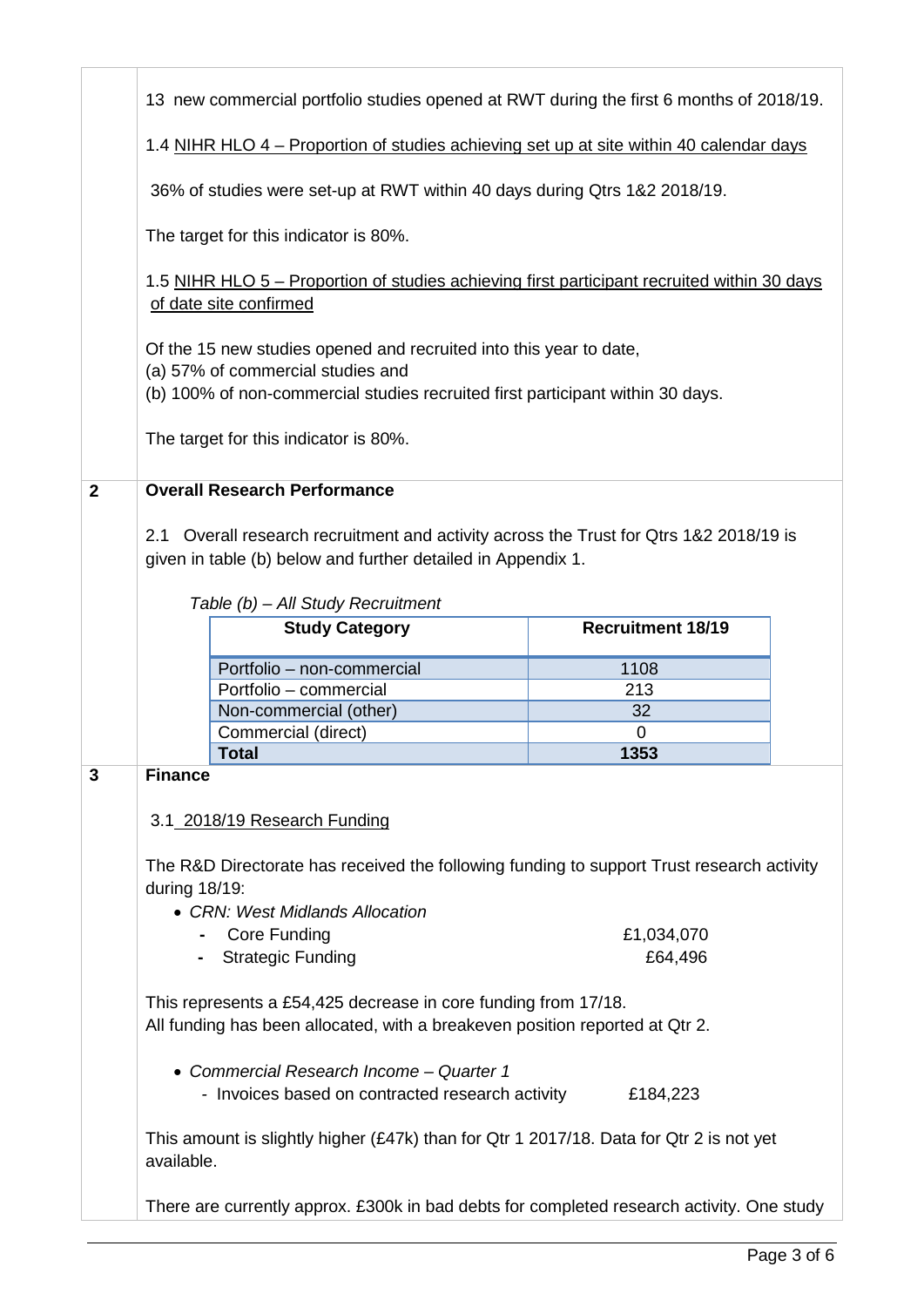|   | accounts for £190k of this debt and is being considered by the Trusts legal team. The<br>value of these debts are resulting in significant cost pressures within the R&D accounts.                           |  |  |  |  |  |  |  |
|---|--------------------------------------------------------------------------------------------------------------------------------------------------------------------------------------------------------------|--|--|--|--|--|--|--|
| 4 | <b>Patient &amp; Public Involvement</b>                                                                                                                                                                      |  |  |  |  |  |  |  |
|   | 4.1 Publicity and Communication                                                                                                                                                                              |  |  |  |  |  |  |  |
|   | A dedicated twitter account, managed by the Trust communications team, for<br>$\bullet$<br>research at RWT went live in early 2018: @RWTResearch                                                             |  |  |  |  |  |  |  |
|   | A growing number of individuals, research organisations and sponsors are following<br>$\bullet$<br>this account to hear about innovative research taking place at RWT.                                       |  |  |  |  |  |  |  |
| 5 | Governance                                                                                                                                                                                                   |  |  |  |  |  |  |  |
|   | As part of our on-going commitment to quality and performance, the R&D Directorate<br>continues to review and support quality assurance in line with European and UK regulator<br>standards.                 |  |  |  |  |  |  |  |
|   | 5.1 External Inspections.                                                                                                                                                                                    |  |  |  |  |  |  |  |
|   | For the period of 1 <sup>st</sup> April to 30 <sup>th</sup> September 2018, 199 monitoring site visits have<br>$\bullet$                                                                                     |  |  |  |  |  |  |  |
|   | been conducted by study sponsors.<br>No external inspections for regulatory purposes relating to research activities were<br>٠                                                                               |  |  |  |  |  |  |  |
|   | undertaken during Qtrs 1&2 2018/19.                                                                                                                                                                          |  |  |  |  |  |  |  |
|   | 5.2 Annual Audit Programme                                                                                                                                                                                   |  |  |  |  |  |  |  |
|   | 9 audits were completed during the year, as per audit plan.                                                                                                                                                  |  |  |  |  |  |  |  |
|   | <b>Total</b>                                                                                                                                                                                                 |  |  |  |  |  |  |  |
|   | Delegation Log Audit<br>1                                                                                                                                                                                    |  |  |  |  |  |  |  |
|   | Consent Audit<br>0                                                                                                                                                                                           |  |  |  |  |  |  |  |
|   | <b>External Access to Clinical Portal</b><br>6<br>1<br><b>Study Site File Audits</b>                                                                                                                         |  |  |  |  |  |  |  |
|   | Out of Hours Process<br>0                                                                                                                                                                                    |  |  |  |  |  |  |  |
|   | 1<br><b>Monitor Reports Audit</b>                                                                                                                                                                            |  |  |  |  |  |  |  |
|   | 9                                                                                                                                                                                                            |  |  |  |  |  |  |  |
|   | Audit results are reported to the R&D Directorate Governance meeting and action plans<br>agreed as necessary.                                                                                                |  |  |  |  |  |  |  |
| 6 | <b>Awards and Commendations</b>                                                                                                                                                                              |  |  |  |  |  |  |  |
|   | The CRN WM held their Annual Network Awards on 4 <sup>th</sup> October and RWT was recognised<br>and rewarded for its research achievements.                                                                 |  |  |  |  |  |  |  |
|   | The CRN received over 60 nominations for the awards and RWT researchers were<br>shortlisted in 4 categories. The results were:                                                                               |  |  |  |  |  |  |  |
|   | The Cardiovascular Research Team – Winners of the Team of the Year.<br>Lyndsay Bibb and the REACT study team - Highly commended in the                                                                       |  |  |  |  |  |  |  |
|   | <b>Collaboration in Research category.</b><br>Marie Green - Highly commended in the Creative Recruitment category.<br>$\bullet$<br>Professor Matt Brookes - Highly Commended in the Investigator of the Year |  |  |  |  |  |  |  |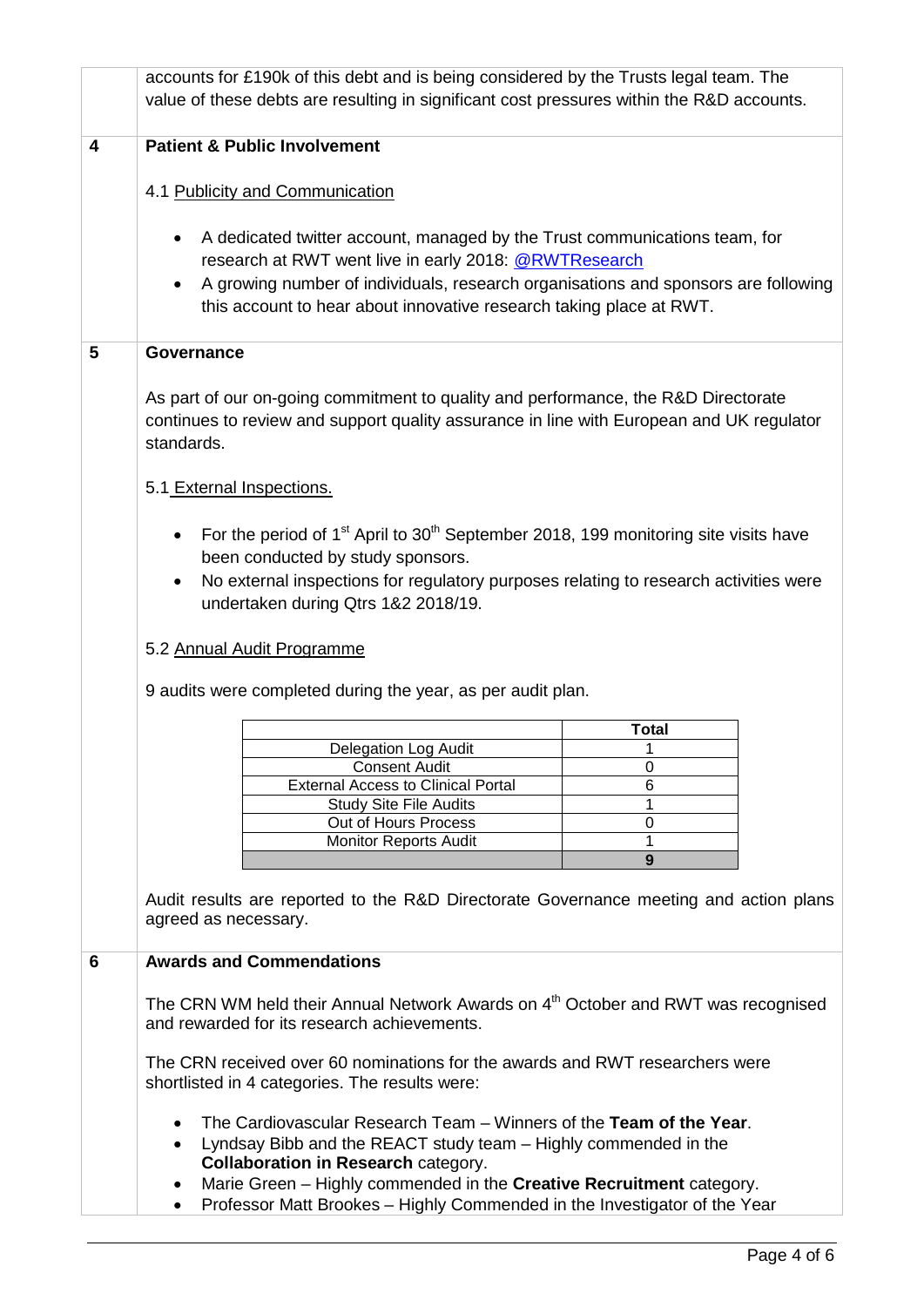| category.                                                                                                                                                                                                                             |
|---------------------------------------------------------------------------------------------------------------------------------------------------------------------------------------------------------------------------------------|
| The Trust has also been recognised by commercial and non-commercial research<br>sponsors for ranking highest in the UK for recruitment into studies in the following<br>specialties:<br>- Oncology<br>- Rheumatology<br>- Paediatrics |

| <b>Appendices</b> |                                 |  |  |  |  |
|-------------------|---------------------------------|--|--|--|--|
|                   | Trust Research Activity 2018/19 |  |  |  |  |